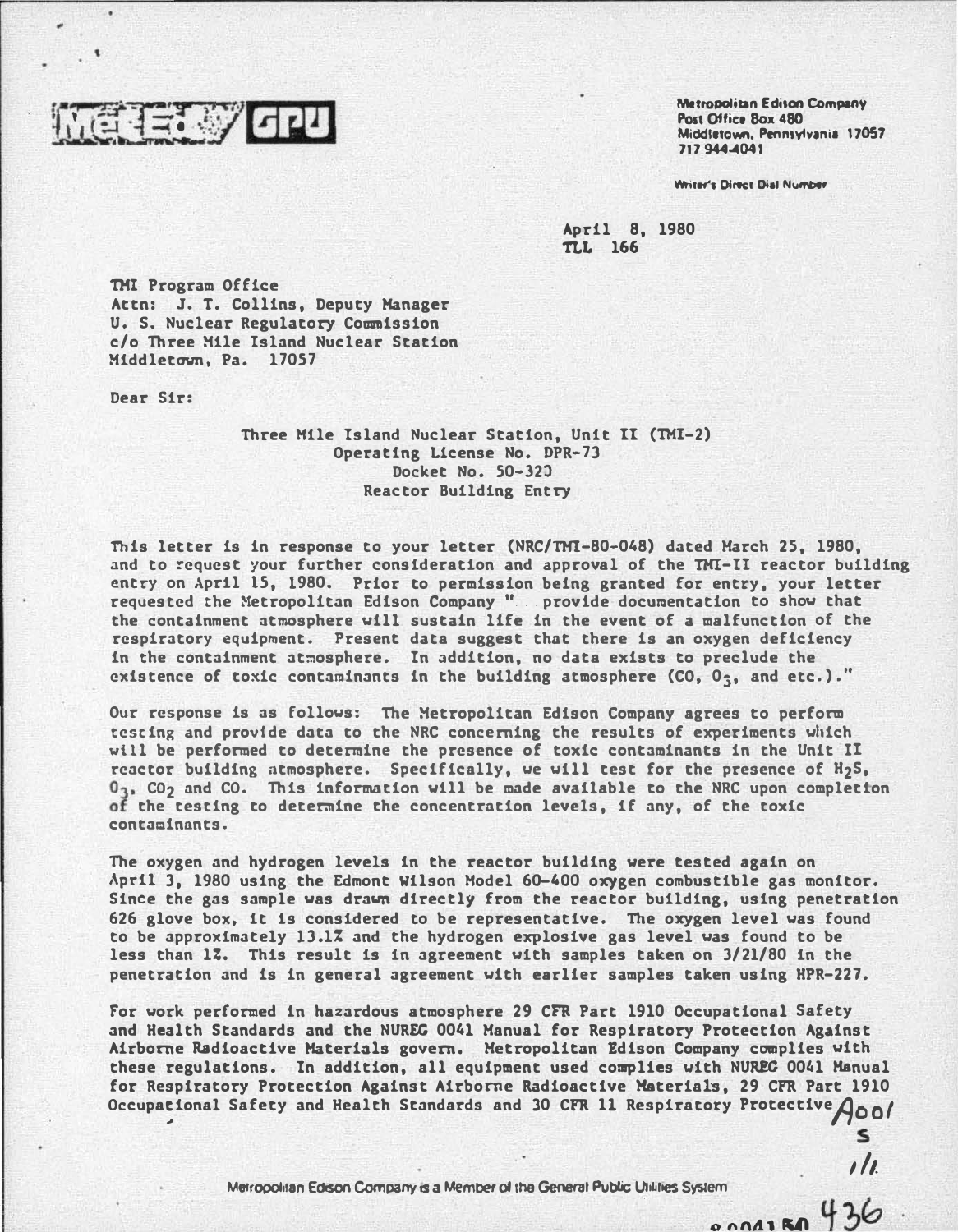# J. T. Collins  $-2-$

D�vices Test for Permissibility, Fees. Since the self-contained breathing apparatus being used for the initial entry into the Unit II reactor building is fully qualified by National Institute for Occupational Safety and Health and Hine Safety and Health Administration for use in oxygen deficient or toxic atmospheres and meets the r�quirements of the aforementioned regulations, we feel the NRC should permit Metropolitan Edison Company to enter the THI-ll reactor building as planned.

It is the intent of the tests to fully understand the atmosphere inside the reactor building prior to entry. The above regulations provide adequate protection for the industrial worker under the conditions that the containment atmosphere may not sustain life and the presence of a toxic or hazardous atmosphere should not be justification for denial of entry when proper safety precautions have been taken.

We feel the above information satisfies the NRC concerns with the TMI-II reactor building entry program. We request NRC approval for entry into the Unit II reactor building on April 15. 1980.

The Metropolitan Edison Company appreciates the additional concerns of the staff �nd responds to their additional recommendations included in the letter stated above as follows:

### 1. Recommendations:

Sampling and analysis of the containment atmosphere by a qualified industrial hygienist for oxygen. carbon �onoxide and other contaminants should be performed, evaluated and any potential for threat to life and safety of the entry team members must be eliminated.

#### Response:

The sampling and analysis of the containment atmosphere will be performed by qualified personnel. The GPU System Industrial Hygienist will review and evaluate the sampling techniques and test results. As discussed ahove, Metropolitan Edison Company believes that any potential for threat to life and safety to the entry team members cannot be eliminated ns the NRC has �tated. It is the determination of the Metropolitan Edison Company that the potential for threat to life is minimal and that we have and will comply with the applicable regulations concerning work in toxic or hazardous environments as discussed above.

### 2. Recommendation:

The fit of the Bio Pac 60 face piece should be verified while used with the actual protective clothing employed during the entry. In addition, the cautions contained in a memorandum from Coller to Distribution, Subject: Recommendations on the use of Recirculating - Mode (Closed Circuit) Self-Contained Breathing Apparatus (Rebreathers) dated March 3. 1980, should be met.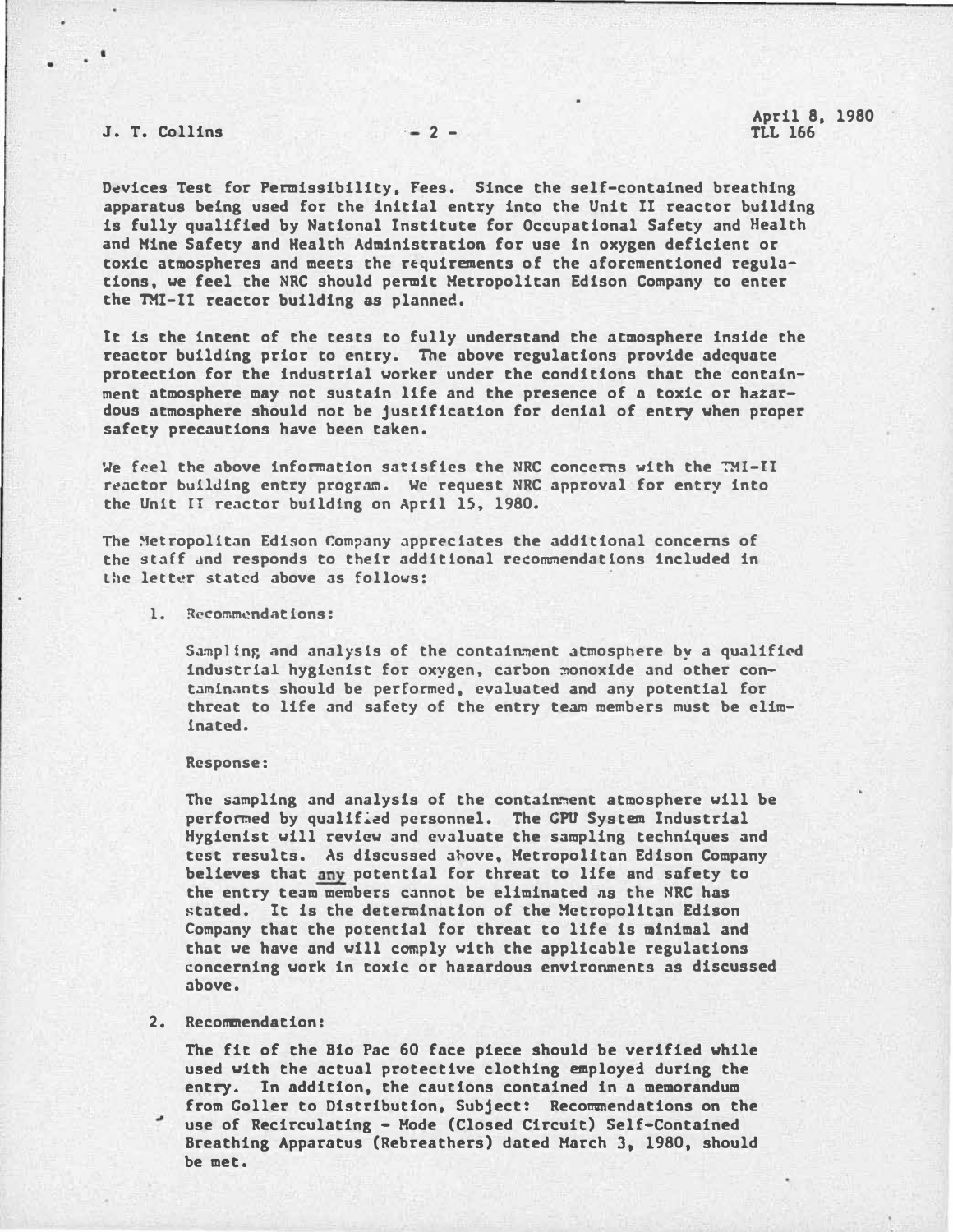, .

### Response:

The fit of the Bio Pac 60 face piece was verified while used with the actual protective clothing. All personnel achieved a protection factor of 10.000 or greater under heaviest work conditions with no excessive inward or outward leakage. The recommendations covered in the NRC memo from Goller to Distribution are addressed as follows:

- 1. The Bio Pac 60 was selected due to its supply time of 60 minutes - a planned entry of 20 minutes is anticipated -. and because of its light weight in relation to the weight of typical open circuit SCBA.
- 2. Entry personnel have bad adequate training to insure they will leave a contaminated area if outward leakage from the facial seal of the mask is detected.
- 3. All entry personnel have been tested with full breathing gear and with the protective clothing on for face piece leakage in a respirator booth. All personnel tested have achieved a protection factor of greater than 10.000.
- 4. All personnel have received training for use of the Bio Pac 60 SCBA from the Bio Pac factory representative. The training included hands on replacement of sorbent by personnel along vith training on the operation and construction of the equipment.

The entry personnel are familiar with the components that make up the Bio Pac 60 rcbreather and have experienced the behavior of the unit as it runs down and are familiar with the end of service whistle from hands on training and use.

5. The fogging problem is acknowledged and personnel are familiar with the problem. They have had extensive use of the Bio Pac 60 SCBA and are well trained and accustomed to the fogging problems associated with use of the equipment.

3. Recommendation:

Entry team members must receive additional practice in radiological survey methods under actual radiological conditions.

Response:

Entry team members have received and will receive additional practice in radiological survey methods under actual radiological conditions. This training has always been part of the entry program.

# 4. Recommendation:

A breathing zone air sampler should be provided for all entry team members to both verify the respiratory protection and to gain added

r------------------------------------------------------------------------------------------·---�--�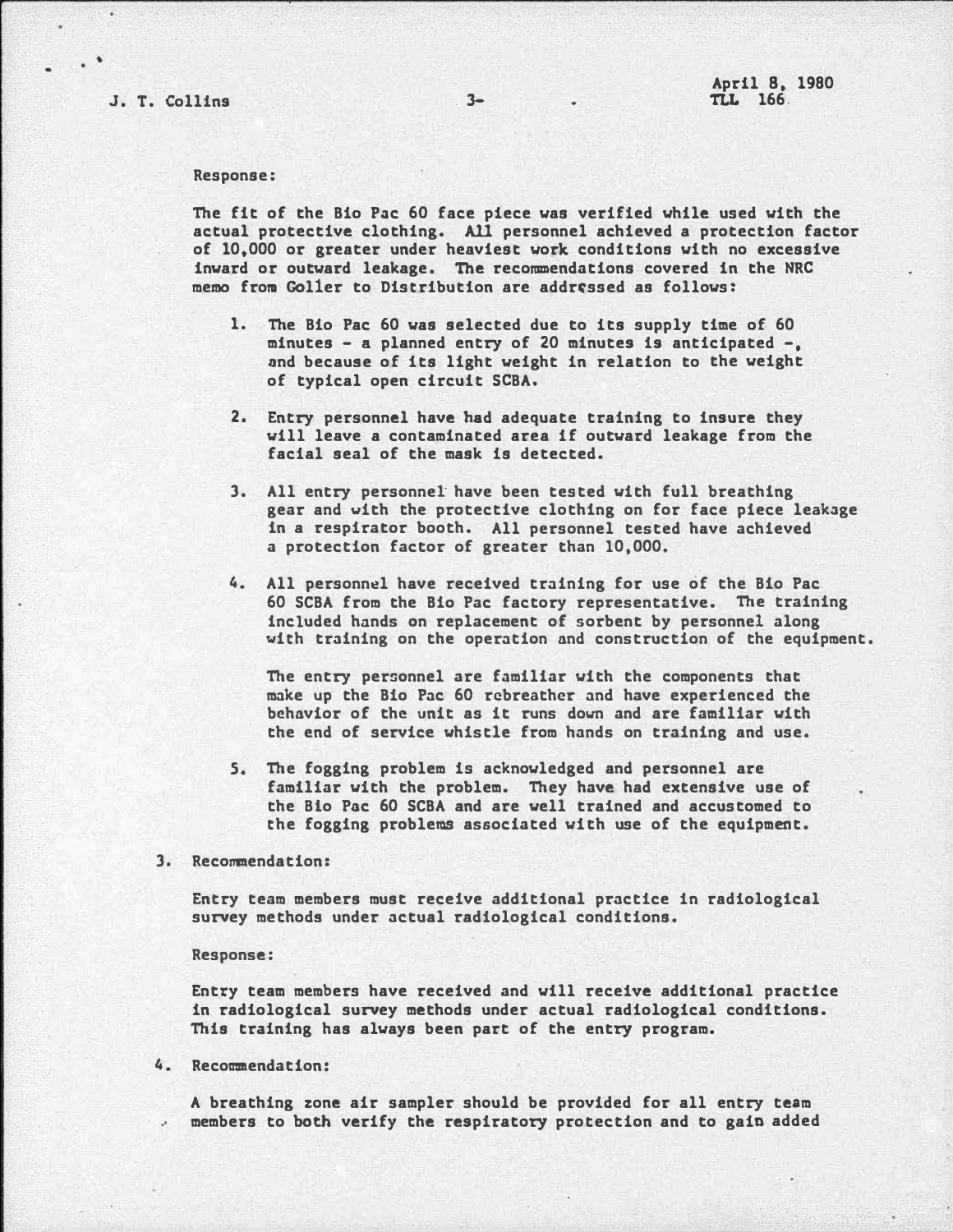---------

useful information on radiological environmental conditions during work activities in the reactor building.

Response:

A breathing zone air sampler will be provided for each of the entry team members for use during the initial entry survey.

5. Recommendation:

Provisions should be added to reduce the beta dose to personnel connected with the taking and carrying of the swipes. In view of the fact that swipes are not quantitative, consideration should be given to a technique th�c vill provide for quantitative removal of activity from the surface.

Response:

Adequate provisions are incorporated in the entry program to provide beta protection to the personnel connected with taking of and carrying of swipes. Swipes will be taken using rad-wipe smears.

The swipes will be carried on the back of one entry team member mounted on the cover to the outside of the Bio Pac 60 SCBA. The SCBA vill provide additional beta shielding to the individual carrying the swipes and enables the swipes to be carried the furthest practical distance from the skin. It should be noted that potential beta skin dose from swipes taken is insignificant in relation to the potential beta skin dose from the overall reactor building atmosphere.

The swipes to be taken will provide information concerning isotopes present and ratios of isotopic concentration. Due to the configuration of the swipe pad and shape of the swipe tool, an 8" long swipe will cover approximately 100  $cm^2$ . Meaningful data will be acquired from the swipes to aid in decontamination planning.

Sincerely,

EKHover

Director, THI-It

GKH:SDC:hnh

cc: B. Snyder

..

.\_\_\_ \_\_\_\_\_\_\_\_\_\_\_\_\_\_\_\_\_\_\_\_\_\_\_\_ - -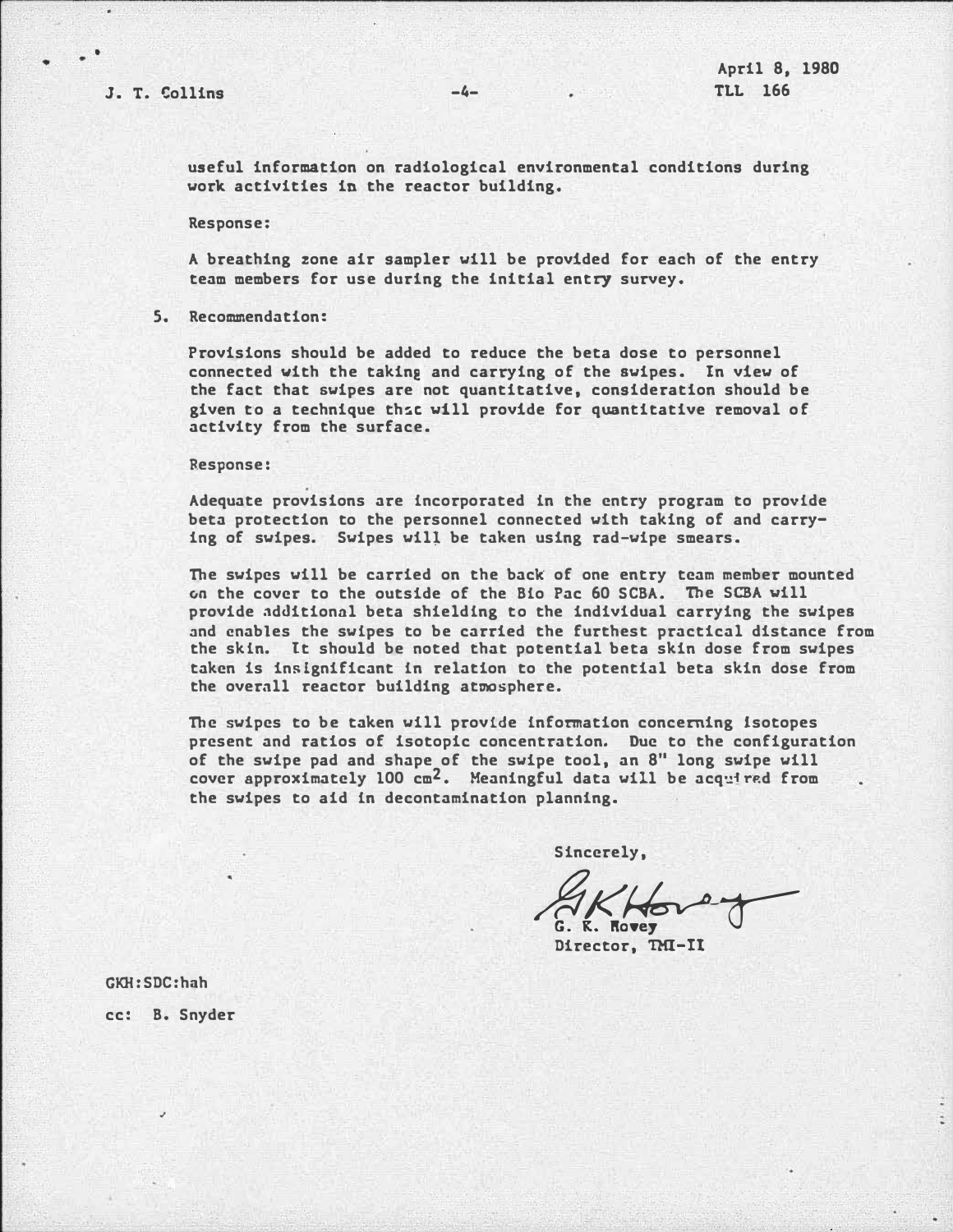# GAMMA RATE RECORDER - GOLDSBORO FIRE HALL

The chart of the radiation levels as measured by a gamma rate recorder installed at the Goldsboro Fire Hall has been reviewed for the period 10:00 a.m. 03/29/80 through 12:40 p.m. 04/07/80. The average daily readings are tabulated below. The average range figures represent the high and low values for the day excluding instantaneous fluctuations which result from power surges, line transients or other electrical causes and which immediately return to normal background levels.

- --·--· ------.- --- --------------------------------

| Date            | (time) | $Avg.$ $(mR/hr)$ | Range $(mR/hr)$ | Comment           |
|-----------------|--------|------------------|-----------------|-------------------|
| 03/29/80 (1000) |        | .012             | $.009 - .018$   | Normal Background |
| 03/30/80        |        | .012             | $.009 - .017$   | Normal Background |
| 03/31/80        |        | .012             | $.009 - .018$   | Normal Background |
| 04/01/80        |        | .012             | $.009 - .017$   | Normal Background |
| 04/02/80        |        | .012             | .009<br>.018    | Normal Background |
| 04/03/80        |        | .012             | $.009 - .018$   | Normal Background |
| 04/04/80        |        | .012             | $.008 - .017$   | Normal Background |
| 04/05/80        |        | .012             | $.008 - .016$   | Normal Background |
| 04/06/80        |        | .012             | $.009 - .017$   | Normal Background |
| 04/07/80 (1240) |        | .012             | $.009 - .017$   | Normal Background |

la E. Smith

Allan E. Smith . U. S. Environmental Protection Agency Senior On-Site Representative

.bee: Jobn Collins, NRC/ Thomas Gerusky, PA DER

 $\lambda = 1$ 

These data have Seen posted for the people of Goldsboro.